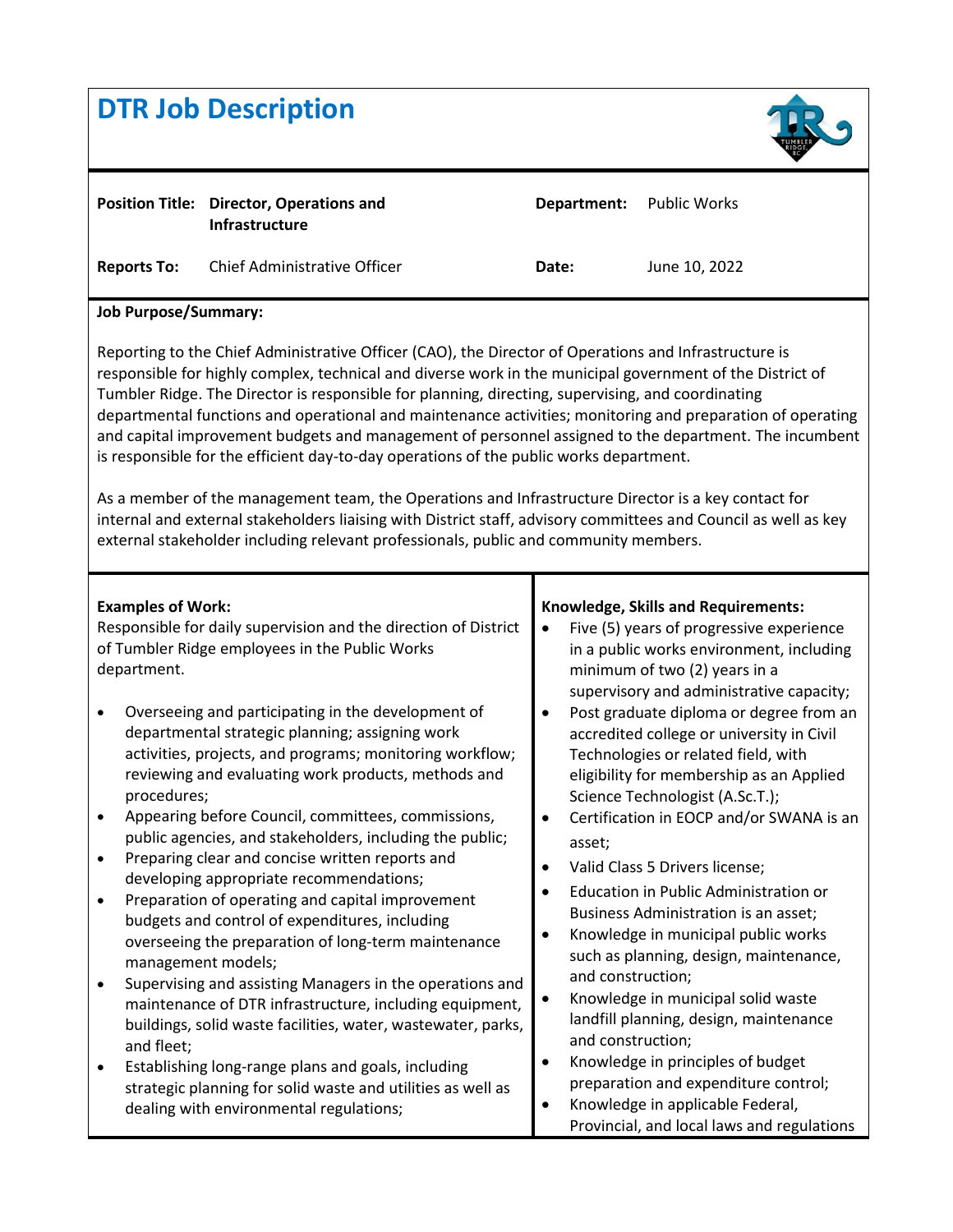- Participate in recommending the appointment of personnel;
- Provide or coordinate staff training; working with employees to correct deficiencies; implement discipline procedures; establish performance expectations and evaluate performance of direct reports; recommend employee terminations;
- Coordinate Department activities with those of other departments and outside agencies and organizations; prepare and present staff reports and other necessary correspondence;
- Knowledge of methods of preparing designs, plan, specifications, estimates, reports and recommendation relating to proposed Public Works projects;
- Developing protocol for hiring outside vendors for projects, creating bid specifications and recommend specific vendors for the projects; ensuring that all works are completed successfully by contractors, vendors, and other District staff members;
- Reviewing and developing policies, procedures, and bylaws pertaining to the department; and
- Perform other related duties as assigned.

# **Other works include, but not limited to:**

- Purchase materials and supplies within guidelines and check goods received and code invoices;
- Annual preparation of Operational and Capital budget for presentation to CAO and Council for approval;
- Fleet Replacement and Asset Management Functions;
- Annual preparation of Capital Projects Work Plan and management controls for project;
- Promote and ensure safe work practices and serve on Safety Committee;
- Create and maintain inventory and consumption records for raw materials such as gravel, sand, asphalt and topsoil, sewer and water materials, other supplies, tools and equipment;
- Meet with utility companies to plan installations;
- Supervise contracted municipal projects, including water lines, sewer systems, roads, curbs, walks and gutters, drainage systems, etc.
- Assists in the negotiation of easements, ECID, etc.;
- Assists in the organization and operation of preventative maintenance and asset management programs for all District infrastructure and equipment;
- Maintain good working relations with staff, members of organizations, and the public and ensure that all inquiries and complaint are handled quickly and courteously;

pertaining to public works and solid waste functions;

- Knowledge in Principles of Effective Management Skills including team building;
- Ability to analyze, evaluate, and implement municipal public works and solid waste programs/projects;
- Excellent communication skills;
- Knowledge in safe work practices.
- Ability to plan, organize and direct the work of public works and landfill personnel;
- Ability to analyze organizational and administrative problems, recommend alternative courses of action, and provide leadership to others in implementing such actions;
- Ability to repair and create clear and comprehensive written reports;
- Maintain strong relationships with Elected officials, employees, contractors, the general public, and representatives of other agencies;
- Experience in evaluating and training staff; and
- High degree of integrity and professionalism.

# **Working with others:**

The Director is required to build and maintain a variety of collaborative working relationships with business groups, community organizations, local governments, and provincial agencies. They are responsible to work closely with consultants to ensure the projects and service goals will be met in a timely manner and on budget. Stakeholder engagement is paramount to both understand the needs of the public and to properly inform the public of projects and services the District provides or intends to.

#### **Financial Responsibilities:** The Director is responsible for preparing and